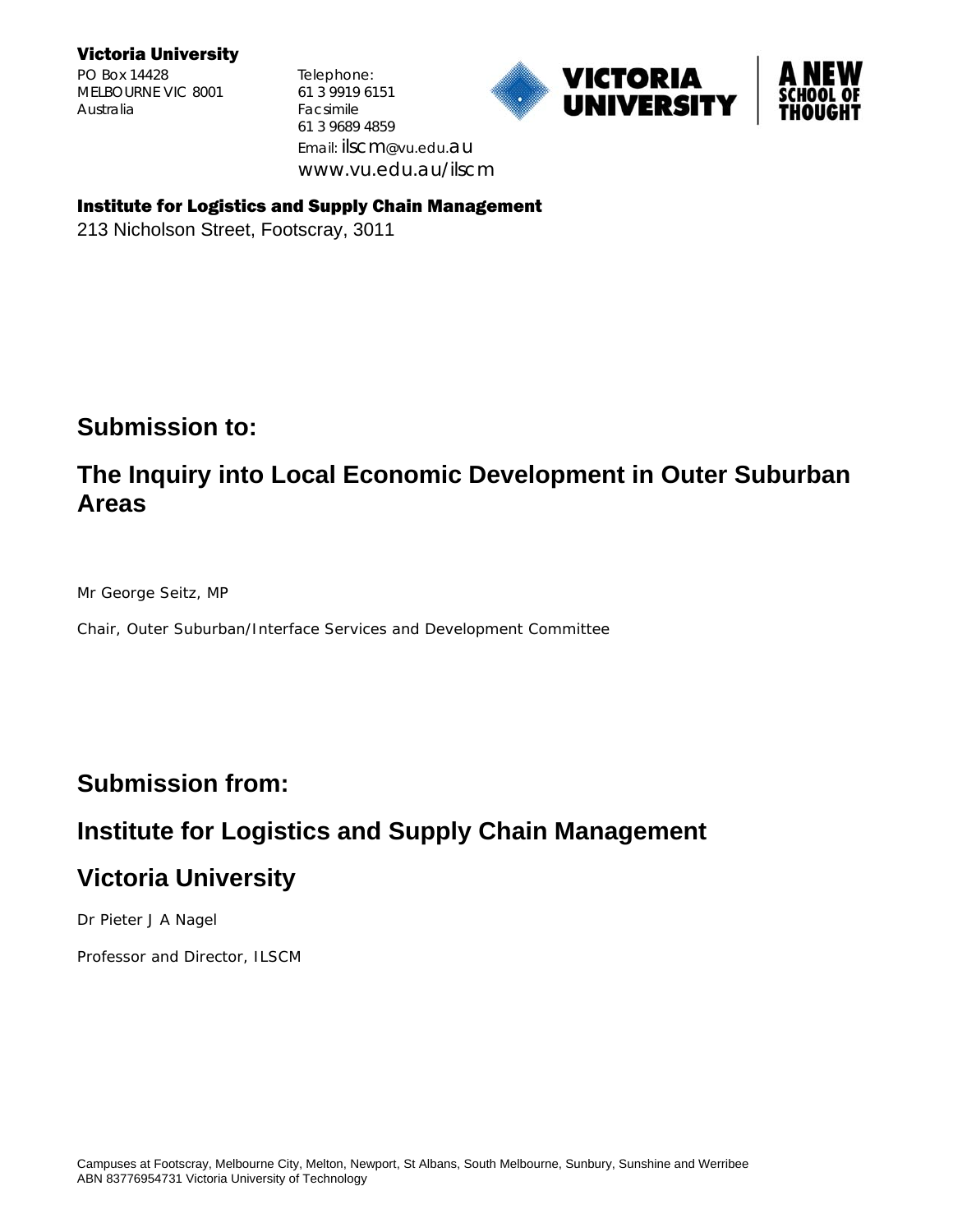## Institute for Logistics and Supply Chain Management

Werribee Campus, Hoppers Lane, Werribee

## *Terms of Reference – ILSCM Response to Terms of Reference: Point 5*

### *Examine and report on ways in which councils and government at all levels can encourage economic development, enhance and promote employment opportunities and attract new investment;*

In March 2007, the Institute for Logistics and Supply Chain Management (ILSCM) published the report 'A Case for a National Logistics City – Positioning the West for the Future' (report attached).

The Report was developed in cooperation with key regional stakeholders, to provide a framework in which all levels of government could facilitate development to enhance the long term economic progress of the Western Region of Melbourne.

It became apparent during the development of the report, that a high level of integration between each Local Government Area (LGA) within the Western region of Melbourne would be required to ensure that meaningful development be achieved in the outer suburbs in the West., The report recognised that isolated economic development initiatives within individual LGA's could provide short term benefits . However, to affect optimal and sustainable economic development involving prolonged and systemic employment and economic growth, a holistic region wide development plan is required to offer maximum benefit to the LGA's, the region as whole and the State, both now and in the future.

ILSCM undertook a comprehensive engagement exercise that underpins the findings and recommendations of the report. ILSCM gained unqualified support from the project sponsors; three outer suburban councils and three inner suburban councils of the western region of Melbourne, the Committee for Werribee and the Western Transport Alliance. Their involvement and cooperation enabled a broad range of inputs for consideration and consolidation, resulting in the proposal that comprises "The Case for National Logistics City". The report and its recommendations has been endorsed and ratified by each project sponsor, with each LGA supportive of the concept's development to the next stage, namely scoping and feasibility and the imperative to source appropriate funding at either State or Federal level to facilitate further development of this regional initiative.

"The Case for a National Logistics City" seeks to provide a framework for affordable and achievable integrated development of the region. Its conceptual premise proposes the integration of the West's current regional presence as a 'logistics hub', the initiation of a business services hub and connectivity and efficiencies delivered through an Intelligent Transport System. The establishment of a Logistics City has been identified, through analysis of the extensive background information and the extensive consultative process as the preferred development option for the West. Steps in the implementation path for a "National Logistics City" have been identified, with the three 'enablers' the cornerstones of this vision.

This approach moves beyond a general statement of principles and transposes into a framework for action,; identifying the elements requiring further research, the time frame in which these must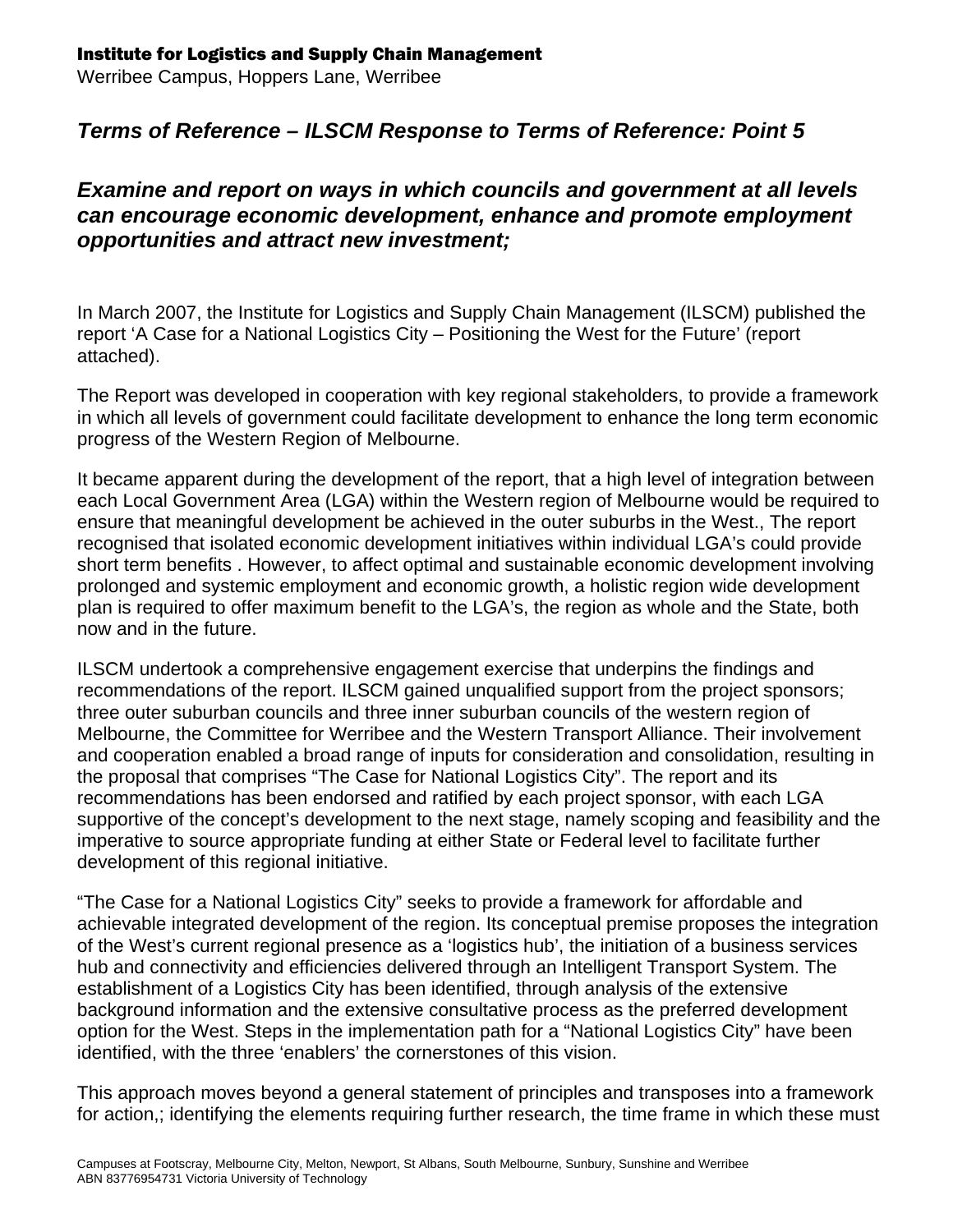#### Institute for Logistics and Supply Chain Management

Werribee Campus, Hoppers Lane, Werribee

be completed and the benefits that can accrue to the overall economic development of the Western Region.

The report framework provides a vehicle to seek funding to facilitate and resource each stage of the project/ vision. The report outlines a scoping and feasibility stage. Resources through appropriate government funding mechanisms and industry contribution are being sought to progress to these stages. Stated and federal government support for this project will provide a catalyst for local governments of the region to work cooperatively in the development of a regional economic development strategy for the West that result in the creation of "A National Logistics City". This framework has the capacity to integrate and capitalise on the economic development visions and plans of the individual western municipalities

ILSCM submits that facilitation of effective of local and regional economic development by all levels of government requires:

- a holistic view of development for the Western region
- comprehensive identification and consensus of priorities by the three tiers of government, primarily local and State in consultation with industry and business
- impetus to act and provision of the appropriate level of resources at each level of government
- appropriate level of government and industry funding of required feasibility studies
- adoption of integrated economic development strategies and master planning at a local, regional and State level to achieve vision and strategic outcomes of the "National Logistics City" proposal

## *Terms of Reference - ILSCM Response to Terms of Reference: Point 2*

## *Identify the barriers to local economic development and the ways in which these can be addressed*

State Government planning regulations applicable to areas of industry development have been identified by ILSCM research as a substantial barrier to effective and coordinated local economic development.

"A Case for the National Logistics City" Report identifies three enablers. Consolidation of geographic dispersion (*refer page 10 of attached report),* connectivity and proximity are the key elements addressing issues outlined by sponsor organisations in creating effective development, both physical and economic, within the region. Allied Key Requirements are tabled on (*refer page 17*).